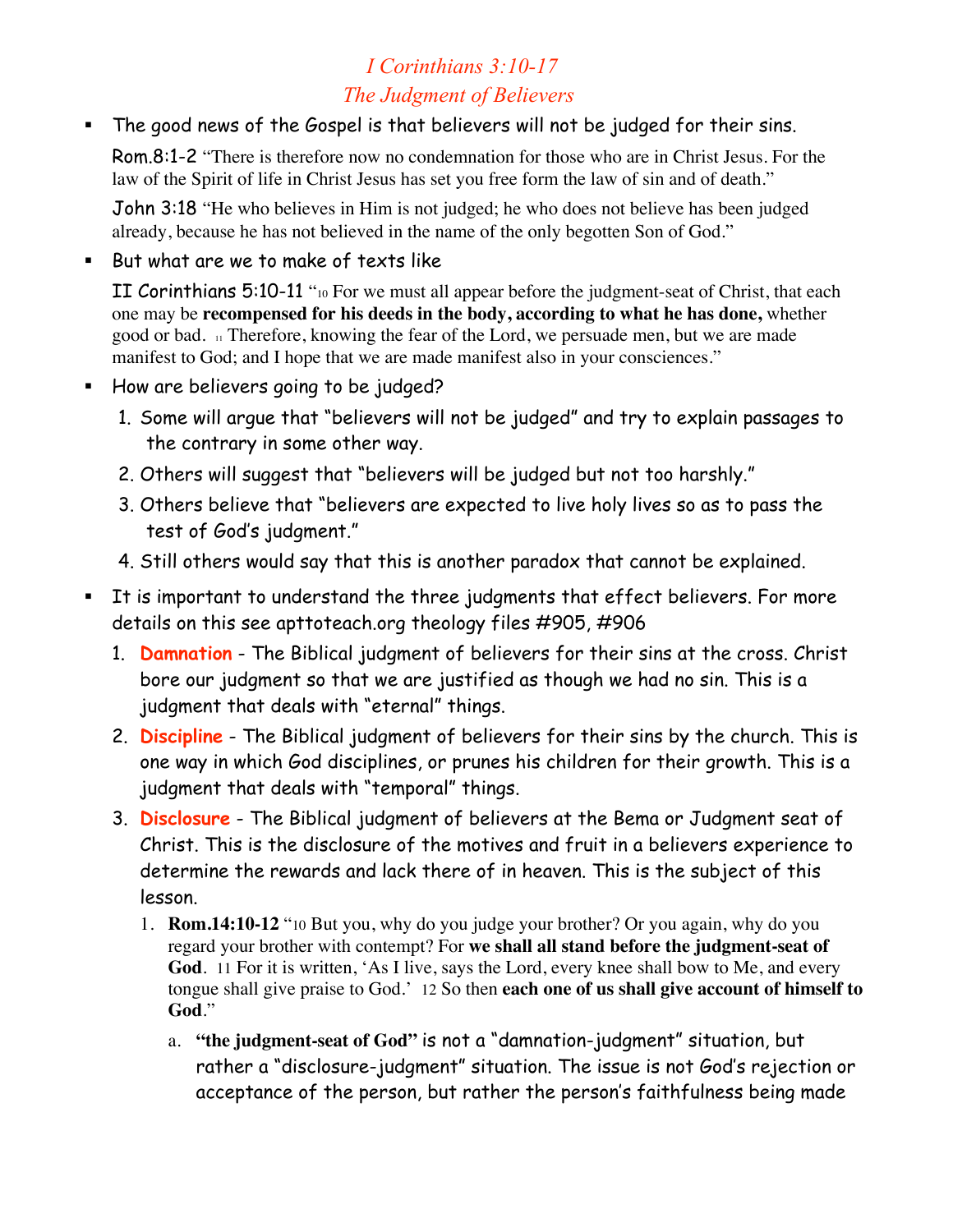"manifest to God" or revealed for what it really was "in the body" (not positionally "in Christ").

- b. **"every tongue shall give praise to God"** My sense is that for those works which were according to the flesh, there will be a great appreciation for God's grace in forgiving, and for those works that were according to the Spirit, there will be a great appreciation for God's grace in enabling. But the truth will be made manifest.
- 2. **II Cor.5:10-11** 10"For we must all appear before the judgment-seat of Christ, that each one may be **recompensed for his deeds in the body, according to what he has done,** whether good or bad. 11 Therefore, knowing the fear of the Lord, we persuade men, but we are made manifest to God; and I hope that we are made manifest also in your consciences."
	- a. **"we must all appear before"**  Here again we read that every believer will stand before (not beside) God to be judged. The structure and content of these verses resist any attempt to avoid the fact that we will be judged. We need not conclude that the judgment involved will be one that leaves us feeling rejected or proud, but rather in awe of God's grace.
	- b. **"recompensed"** or receiving that which is "according to" what was practiced in this life (whether good or bad). This will involve gifts that will magnify God's power in us or His mercy toward us.
- 3. **I Cor.4:3-6** "But to me it is a very small thing that I should be examined by you, or by any human court; in fact, I do not even examine myself. I am conscious of nothing against myself, yet I am not by this acquitted; but the one who examines me is the Lord. Therefore do not go on passing judgment before the time, but wait until the Lord comes who will both **bring to light the things hidden in the darkness and disclose the motives of men's hearts**; and then each man's praise will come to him from God. Now these things, brethren, I have figuratively applied to myself and Apollos for your sakes, that in us you might learn not to exceed what is written, in order that no one of you might become arrogant in behalf of one against the other. For who regards you as superior? And what do you have that you did not receive: But if you did receive it, why do you boast as if you had not received it?"
	- Here it is clear that although we cannot clearly know the motives behind another's actions, God does know and one day will judge motives.
	- We also see here that one day all deeds and motives will be exposed.

# **A. How can believers prepare for the Bema.**

# **1. Be a good team member.**

"10 According to the grace of God which was given to me, as a wise master builder I laid a foundation, and another is building upon it. But let each man be careful how he builds upon it.

- **a. The building of the Body of Christ is the objective.** Spiritual birth is the beginning not the end of a ministry process that culminates in a mature Bride of Christ.
- **b. The Body of Christ is a team experience and those who fail to respect this will be judged.**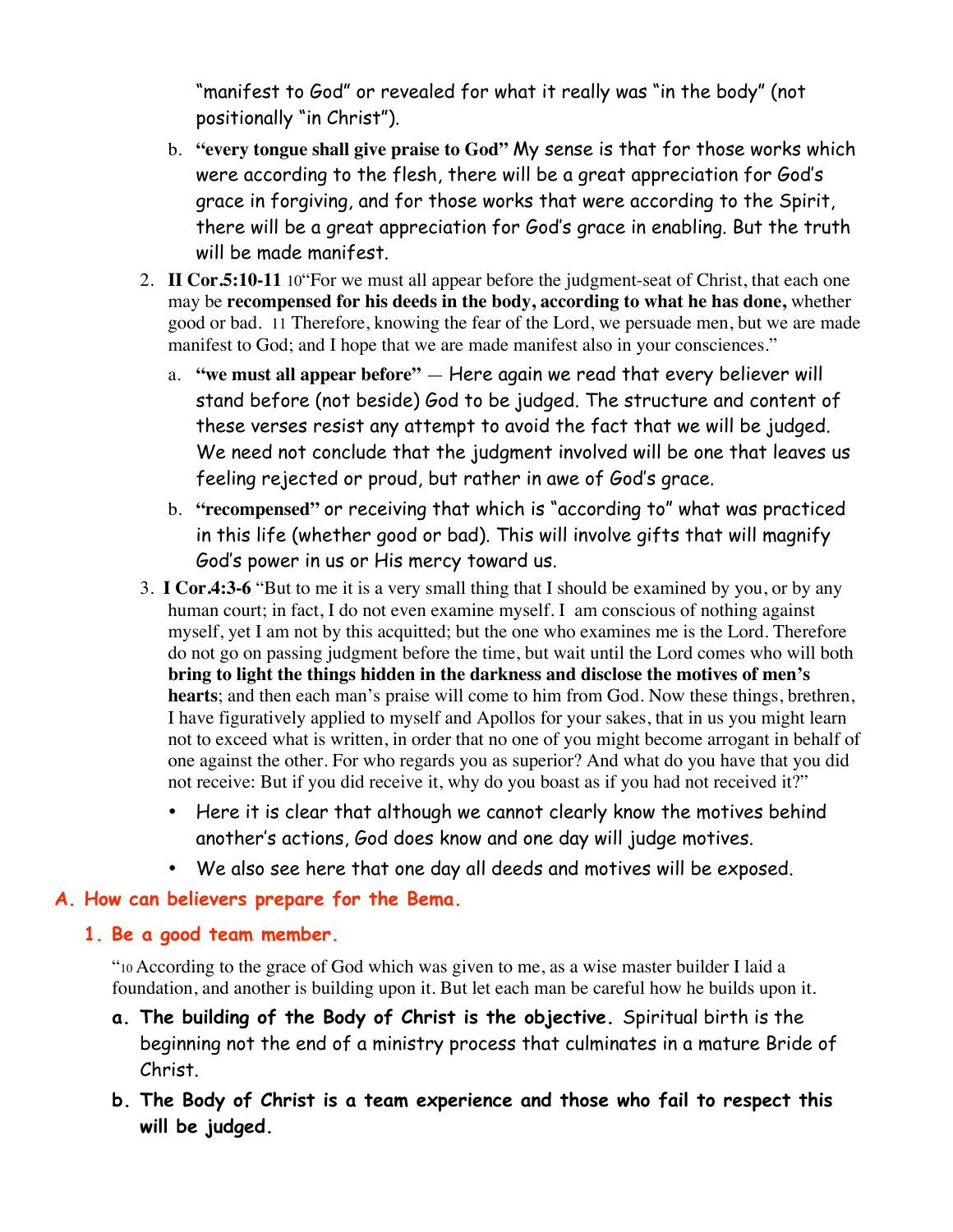#### **2. Build on Paul's teaching.**

 $v_{11}$  For no man can lay a foundation other than the one which is laid, which is Jesus Christ."

- **a. Two forms of Christianity with two different emphases.**
	- **1. The teaching of Jesus in the Gospels (before the Cross) How to live under the law (Kingdom ethics).**
	- **2. The teaching about Jesus -What to believe and how to walk in the Spirit. (Cross and Resurrection). This was Paul's emphasis and is expressed in the Epistles (after the Cross).**
- **b. Tension between these emphases exists in the church today as it did in the first century.**
	- **1. In the early church it was expressed through the Legalists.**
	- **2. Today it is expressed through the social gospel.**

#### **3. Give your best.**

"12 Now if any man builds upon the foundation with gold, silver, precious stones, wood, hay, straw"

- **a. All that looks good may not be good.**
- **b. The quality of our investment will not be fully known until it is judged by God.**

# **4. Watch your motives (a key to quality).**

"13 each man's work will become evident; for the day will show it, because it is {to be} revealed with fire; and the fire itself will test the quality of each man's work."

# **B. What is at stake.**

#### **1. Not salvation but reward and loss.**

 $\gamma$ <sup>14</sup> If any man's work which he has built upon it remains, he shall receive a reward. 15 If any man's work is burned up, he shall suffer loss; but he himself shall be saved, yet so as through fire."

# **2. Edification in this life.**

"16 Do you not know that you are a temple of God, and {that} the Spirit of God dwells in you? 17 If any man destroys the temple of God, God will destroy him, for the temple of God is holy, and that is what you are."

# **C. The point of this text.**

**We will be judged for our ministry in this life on the basis of our motives and our contribution to the welfare of the Body of Christ.**

#### **D. General observations**

- 1. **The emphasis is on ministering to and within the Body of Christ.** Transforming the world, and winning the world is not in view.
- **2. Quality is emphasized over quantity.** Christian ministry deserves our best.